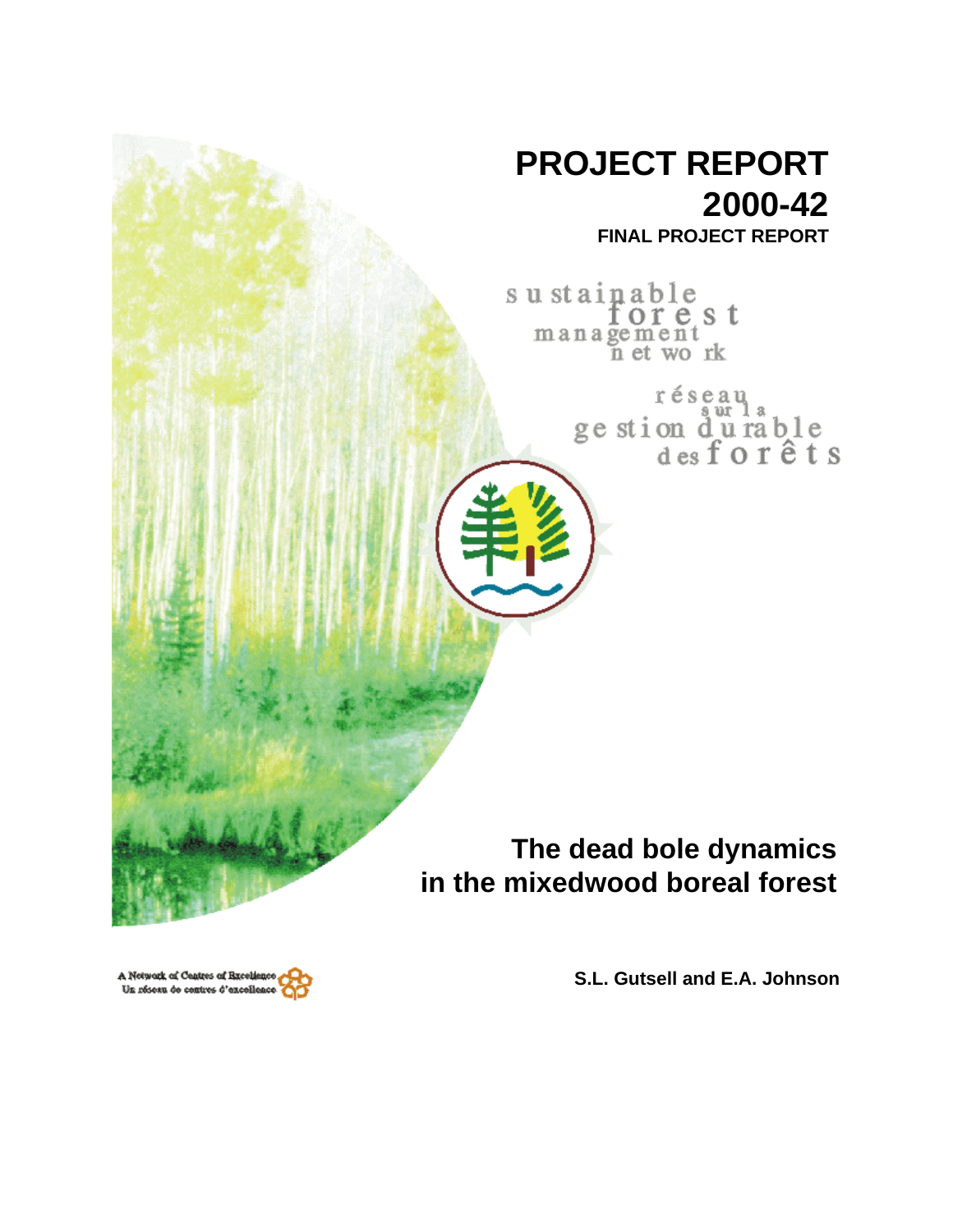For copies of this or other SFM publications contact:

Sustainable Forest Management Network G208 Biological Sciences Building University of Alberta Edmonton, Alberta, T6G 2E9 Ph: (780) 492 6659 Fax: (780) 492 8160 http://www.ualberta.ca/sfm/

ISBN 1-55261-104-3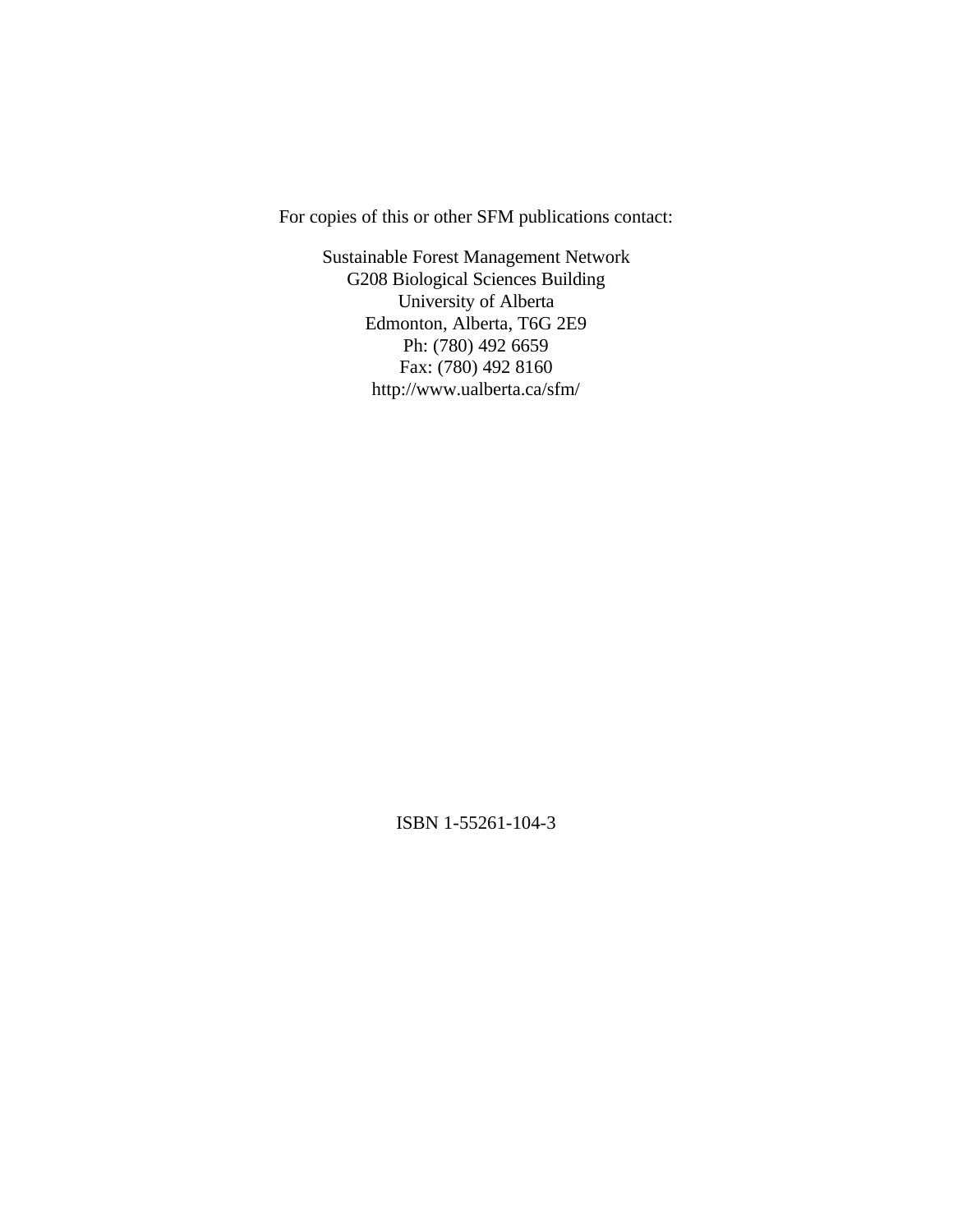# **The dead bole dynamics in the mixedwood boreal forest**

by

# **S.L. Gutsell and E.A. Johnson**

Dept. Biological Sciences and Kananaskis Field Stations, University of Calgary, Calgary, Alberta

December 2000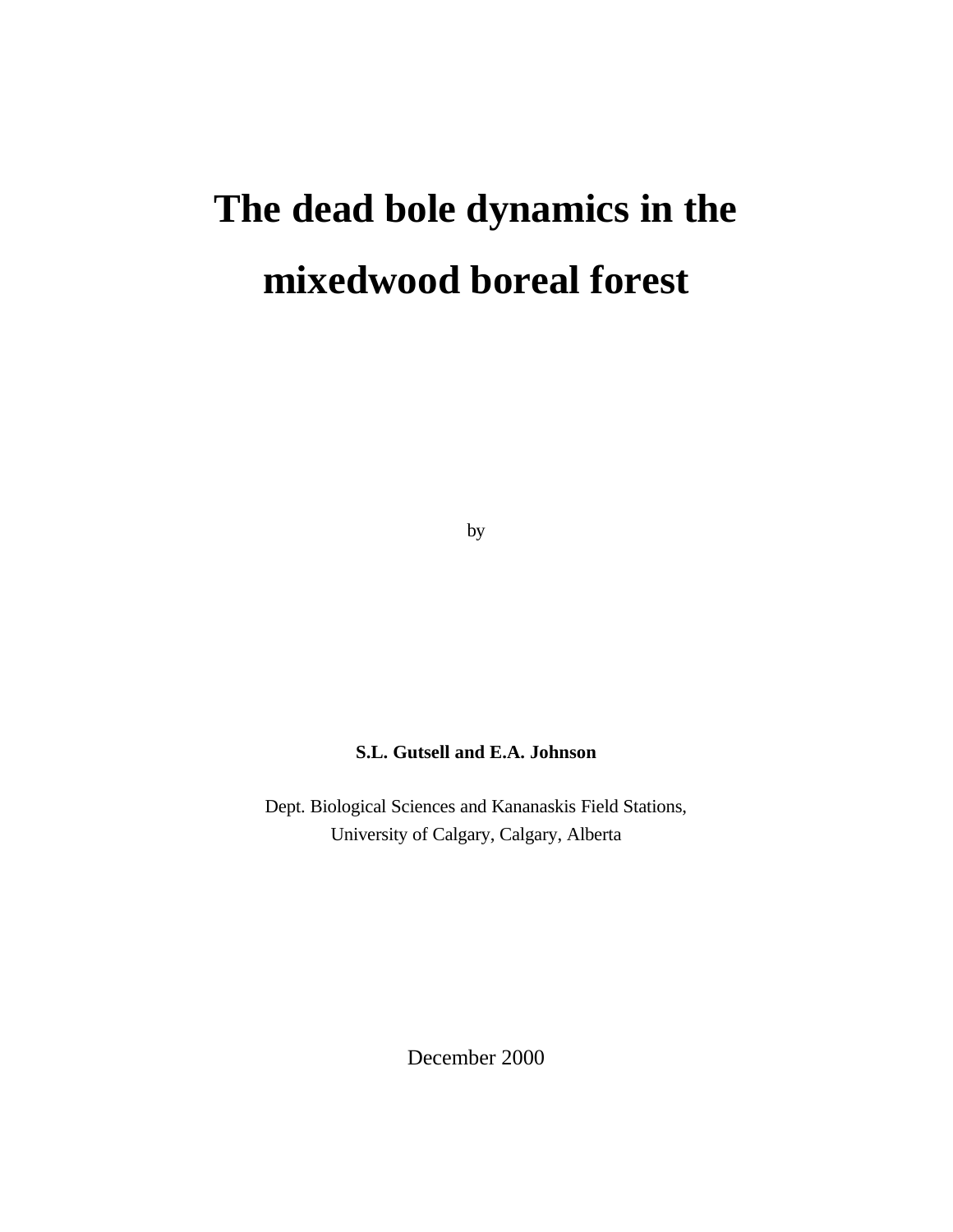### **EXECUTIVE SUMMARY**

With the emphasis in forest management on mimicking natural processes within forests, the role of dead standing and downed tree boles has become of increasing importance. Dead boles are believed to be important in ecosystem structure and function. Our results from the mixedwood boreal forest suggest that if forest managers are required to mimic the dead bole dynamics of un-managed stands they must consider that there are two types of dead boles inputs occurring nearly continuously through a stand's life time. Dead boles inputs include those from trees that are killed by the stand replacing fire, i.e. fire-killed cohort, and trees that establish after the stand-replacing fire and die before the next stand-replacing fire, i.e. post-fire cohort. Inputs of fire-killed boles are a function of the species composition and age of the pre-fire stand, while inputs from the post-fire boles are a function of the age-specific mortality rates of each tree species.

We suggest that the size distribution of dead boles left within a stand after harvest should approximate the size distribution of dead boles (from both the fire-killed and post-fire cohorts) within un-managed stands similar in age and species composition. The diameter distribution of dead boles from fire-killed and post-fire cohorts varies with stand age, and for any stand age there is wide variation in dead bole sizes. The mean bole diameter within each stand is small (mean <25.0 cm), compared to that found in many other studies.

Because the fire cycle in the boreal forest is relatively short, only a small proportion of the forest at any time is made up of old-growth stands; typically, less than 5% of the area is greater than 150 years old (Weir et al. 2000). This means that in the mixedwood boreal forest we should not expect to find large areas of old-growth forest with characteristically large quantities of dead standing and downed boles, as is often suggested.

Dead boles are believed to play an important role as a habitat for many species of organisms, and in nutrient cycling and productivity. Given that the mean dead bole diameter within each stand is relatively small, however, the importance of dead boles as habitat becomes less clear, particularly for animal species. Recent evidence also indicates that dead boles do not make a significant contribution to nitrogen and phosphorus cycling. Based on these findings, we suggest that further studies are required before animal habitat and nutrient cycling are used as a rationale for incorporating dead bole dynamics into forest management practices in the boreal forest.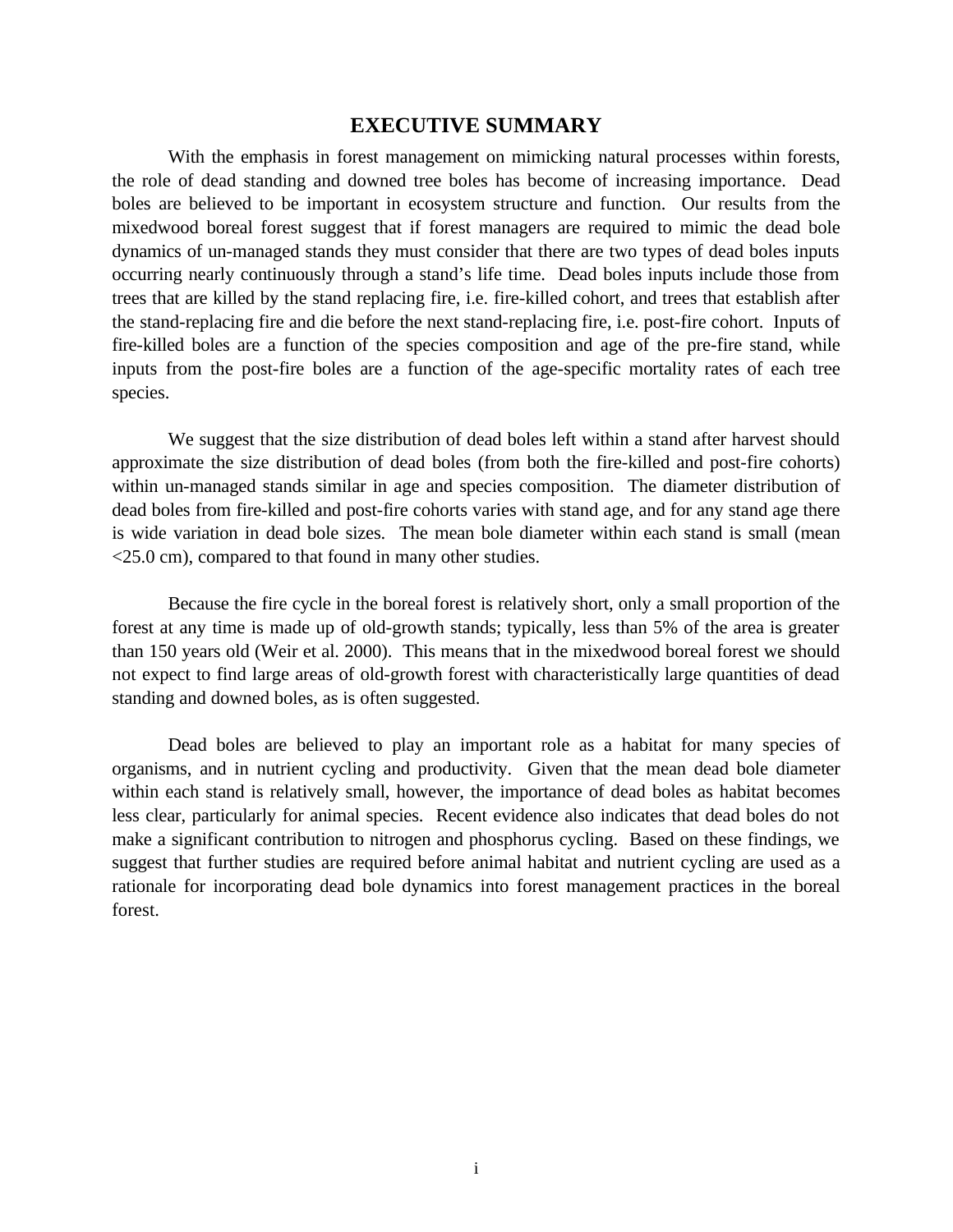#### **INTRODUCTION**

With the increasing emphasis in forest management on mimicking natural processes within forests, the role of coarse woody debris, i.e. dead standing and downed tree boles, has become of increasing importance. Dead boles are believed to be important in ecosystem structure and function, acting as a major structural feature of the forest with many crucial ecological functions. It is believed to play an important role as a habitat for many species of plants, animals, invertebrates, and fungi, and in nutrient cycling and productivity (Harmon et al. 1986).

Assessing the role of dead boles first requires an understanding of their rates of input and decomposition. Ideally, this would be accomplished by following individuals within a stand from the time of stand initiation until the next disturbance. Clearly, such measurement within forested ecosystems is difficult due to the long time span involved and the considerable temporal variation. As a result, most studies have relied on indirect measures, usually involving a chronosequence of stands representing different stages of stand development or age. Many studies have quantified dead bole inputs over the course of stand development by measuring the quantity (mass/volume/basal area) of dead boles over a chronosequence of stands, assuming that the changes in the quantity of dead boles over stands represents the same changes one would see within each stand if it was followed through time. Unfortunately, this assumption is never validated and consequently, conclusions from these studies are limited.

Decomposition rates have been indirectly examined by subjectively classifying tree boles into decay classes using visible structural characteristics that correlate with the degree of decay (e.g. Harmon et al. 1987; Hunter 1990). Decay class is then used as an index of time and the changes in mass across decay class is used as a measure of decomposition rate. Such a subjective classification must assume that the changes in characteristics across decay class represents the same changes one would see through time. Unfortunately, this assumption is never validated and consequently, conclusions from these studies are also limited.

Some studies have directly measured dead bole inputs and decomposition over a limited time span of 10-15 years (e.g. Laiho and Prescott 1999). Within permanent plots, inputs have been quantified by collecting and measuring inputs, while decomposition rates have been quantified by destructively re-sampling boles. By assuming a constant decomposition rate, the past and future rates of decomposition are then extrapolated (e.g. Laiho and Prescott 1999). The advantage of this approach is that rates can be measured directly without using either the chronosequence assumption or a subjective classification system. However, conclusions that extrapolate beyond the measured interval may be limited if the assumption of constant rates is not validated.

What is missing in many of these studies is a clear understanding of the processes controlling the inputs and decomposition of dead boles. The demography of dead boles is clearly determined by the population dynamics of trees, i.e. recruitment and mortality rates, the falling rate of the trees after they die, and the decomposition rates of the standing and fallen dead tree boles. The objective of this study is to examine the processes controlling the inputs of dead boles within a stand over time. We investigated the dead bole dynamics within upland stands in the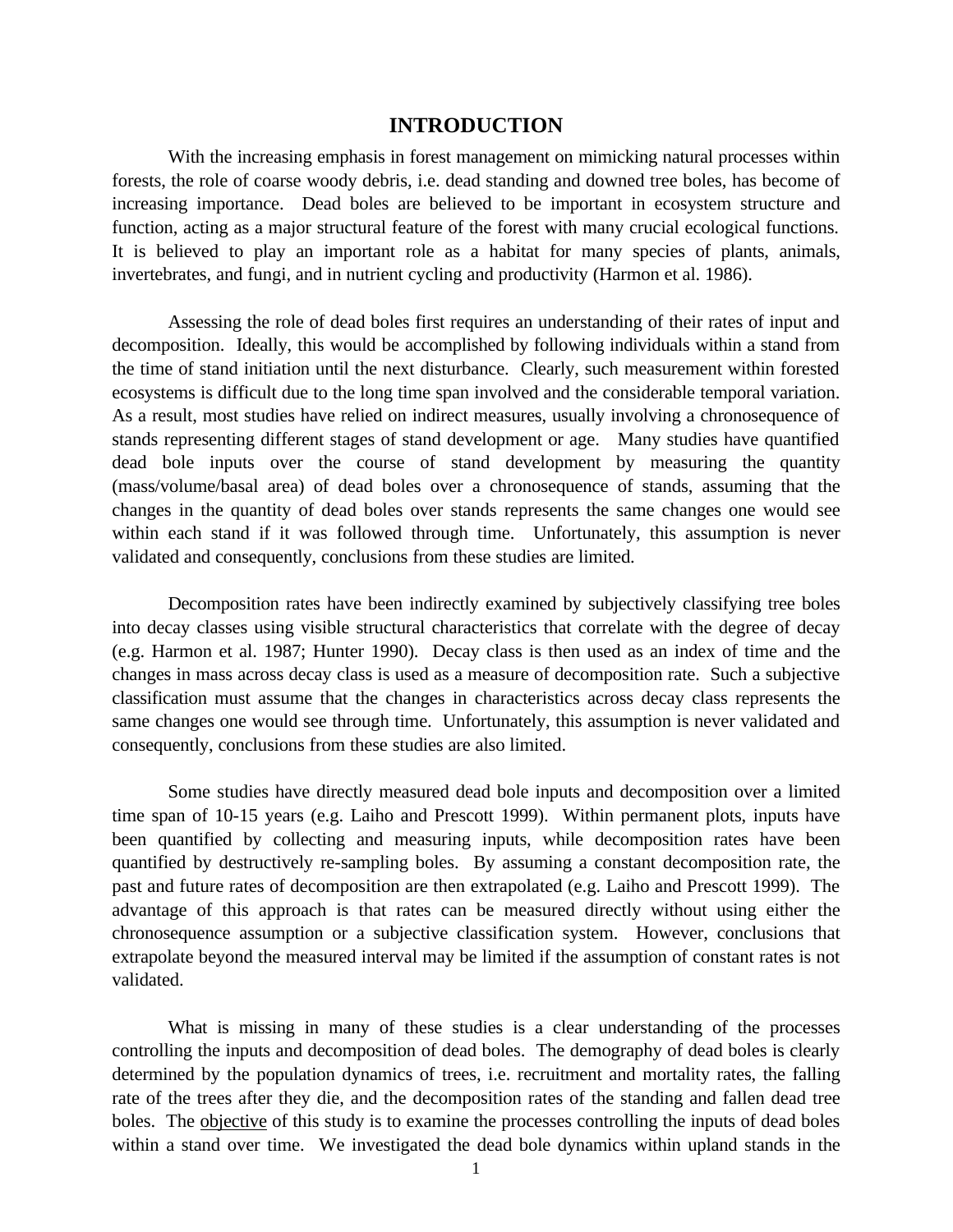southern mixedwood boreal forest of Saskatchewan. Using cross-dating techniques, we established the time of death of all standing, downed, and buried tree boles. We estimated their falling and decomposition rates using the methods of Johnson and Greene (1991).

# **SUMMARY OF DATA ANALYSIS**

Data for the present study were collected from within 15 of the stands sampled in the local population dynamics study of Gutsell and Johnson (2000). The selection of stands was based on the distributions of five dominant upland tree species along the moisture and nutrient gradients (Bridge and Johnson 2000), and time-since-fire (Weir et al. 2000). Jack pine and black spruce dominated stands were located top to mid-slope on glaciofluvial hillslopes, while trembling aspen and white spruce dominated stands were located top to bottom-slope on glacial till hillslopes. Time-since-fire of stands ranged from 32 years to 154 years.

Each stand (up to 40 m  $\times$  40 m) was divided into a 2 m  $\times$  2 m grid and all live and dead standing stems were mapped. All downed dead boles were mapped, including their locations and horizontal positions relative to other downed trees lying over or under them. For each standing and downed bole, the species, height, and diameter at base were recorded. All buried dead boles were excavated and mapped. Species was recorded and height and diameter at base were measured. All sapling and tree stumps were excavated to locate the root collar. Cross-dating techniques were used to determine the date of recruitment and mortality of each of the dead individuals. A section 15 cm in length was cut 30 cm above the root collar of each individual to determine mass density.

Within each stand we examined two types of dead bole inputs: 1) trees from the pre-fire stand that are killed by the stand replacing fire, and 2) trees that establish after the stand-replacing fire and die within the period between stand initiation and the next stand-replacing fire. For convenience we will refer to these as fire-killed boles and post-fire killed boles, respectively (Figure 1). Fire-killed tree boles were distinguished from post-fire killed boles by their position in the stand (standing, fallen, buried), and state of decomposition given the age of the stand. Within young stands (<20 years), fire-killed boles are charred and either standing or fallen, and visibly distinct from the newly emergent post-fire seedlings and saplings. In stands 20 to 80 years of age, most fire-killed boles are lying on the ground and are buried (at least partially) within the soil organic layer, while post-fire killed boles are either standing or downed (and not buried). Compared to post-fire killed boles, which are more intact, fire-killed boles are characteristically very decomposed (crumbly) as stand age increases. In general, within stands 80 to 125 years old fire-killed boles were completely buried within the soil organic layer and very decomposed, while post-fire killed boles were clearly visible and either standing, downed, or partially buried. Within stands older than 125 years, few fire-killed boles could be detected, while most post-fire killed boles >5 cm diameter that died within the most recent 50 years could be detected.

The method of determining mass density (specific gravity) for boles followed American National Standard ANSI/ASTM D2395-69 (Anonymous 1978). Bark was removed from each 15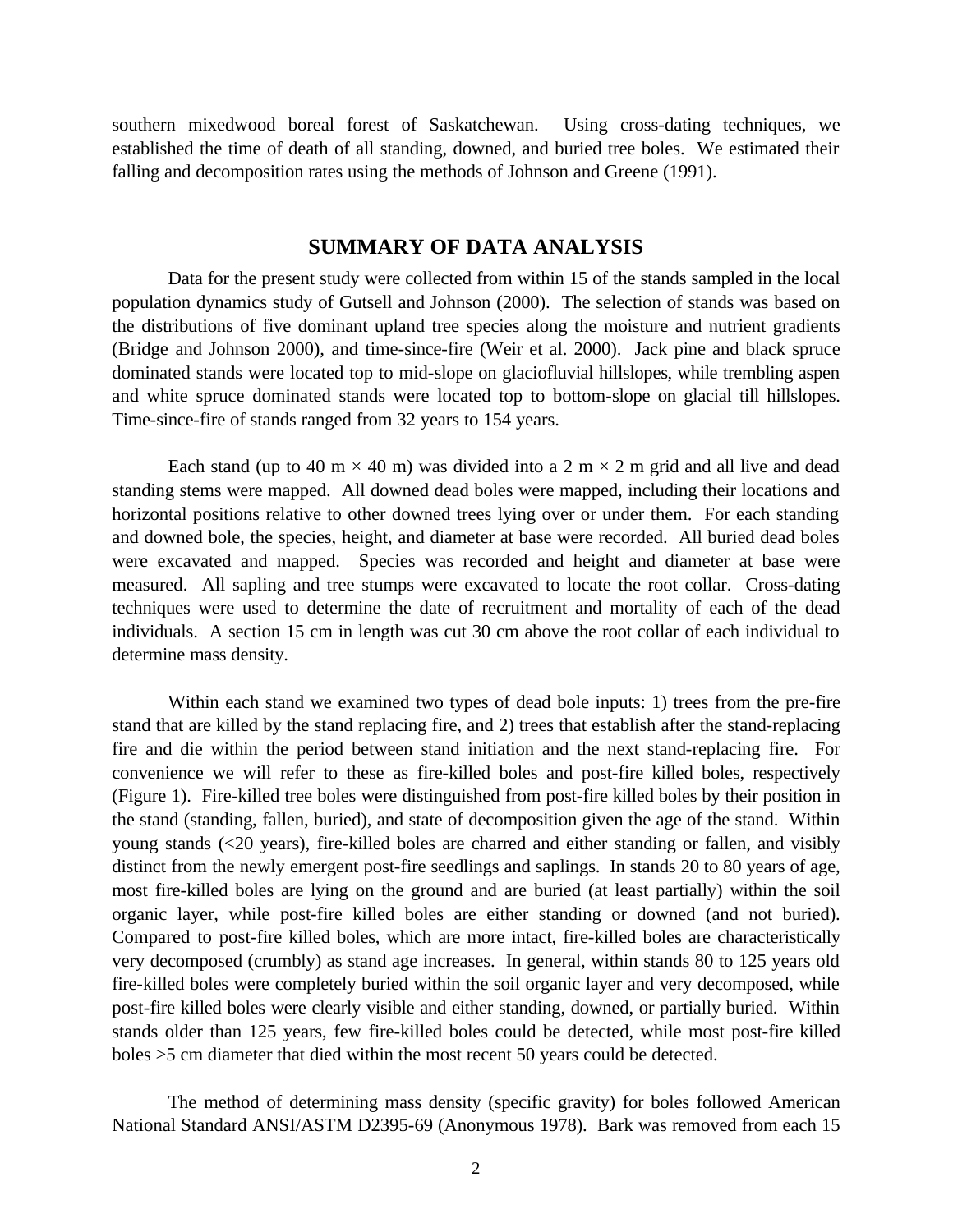cm section and oven dried for 48 hrs, or until a constant mass was achieved. Sample mass density was determined using the dry weight and volume of each 15 cm sample. To determine sample volume, each sample was coated in paraffin, immersed in water, and then re-weighed. The increase in weight was used to calculate paraffin volume from its known mass density. Volume of the coated sample was then determined by displacement of water. The volume of paraffin was subtracted from the total volume to give the oven-dried sample volume. Mass density  $(g \cdot cm - 3)$ was calculated by dividing the sample mass by the sample volume.

The mass density of each dead bole at its time of death was estimated using the diameter of each dead bole and determining the mass density for that diameter from the relationship of density to diameter in living trees. To estimate the time a dead bole has been on the ground we used the methods of Johnson and Greene (1991). The approach involved two steps: first, the falling rate of dead standing trees (number per year) was estimated, and then this estimate was used to calculate the expected standing time of an individual dead bole, conditional on the fact that the time standing is less than or equal to the time since death (cf. Gore et al. 1985).

The size distribution of fire-killed trees at any time is dependent on the species composition and age of the fire-killed stand. In jack pine - black spruce stands, the mean diameter distribution of jack pine is greater than the mean for black spruce. In trembling aspen - white spruce - balsam fir stands, the mean diameter distribution of aspen is generally greater than white spruce, which is greater than balsam fir. All species have a very wide range of dead boles sizes at any time. In all stands, a greater mean diameter distribution indicates higher early growth rates, rather than a difference in age. Differences between species in the mean diameter distribution is greatest in young stands and decreases as stands age, since growth rate differences occur only within the first 1-metre of growth (Gutsell and Johnson 2000).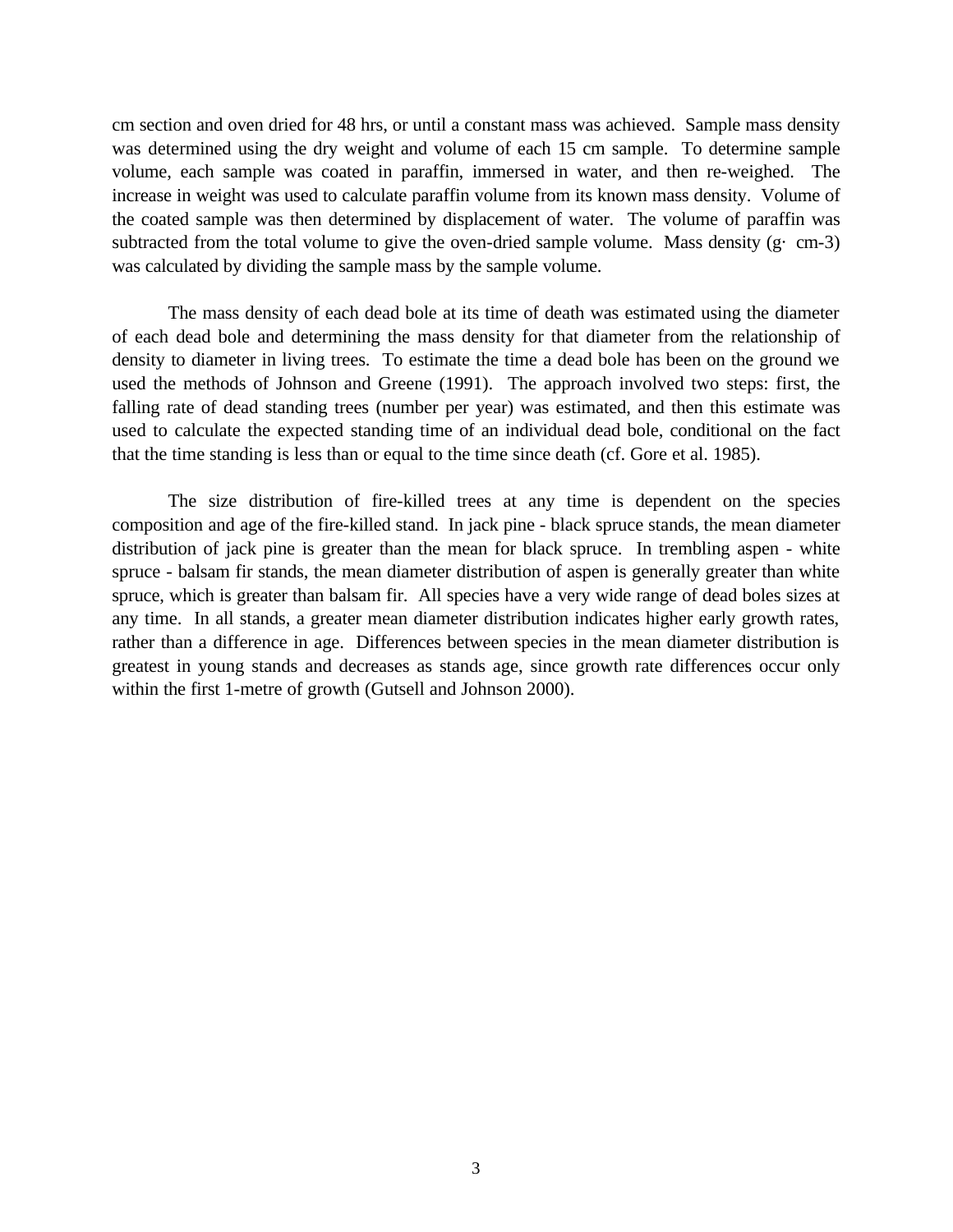

Figure 1: Conceptual model of dead bole dynamics in the mixedwood boreal forest.

The rate at which fire-killed trees fall to the ground, i.e. the falling rate (number per year), is dependent on tree size and the amount of duff consumed by the stand replacing fire (see Miyanishi and Johnson 2000). In general, the falling rate of trees increases with increasing tree size, primarily because larger trees are subject to higher wind speeds, given that wind speed within a forest increases with height. The consumption of duff, i.e. the soil organic layer, by smoldering combustion also affects the falling rates since it removes the organic layer around the base of each tree, exposing most of a tree's supportive roots (Miyanishi and Johnson 2000). Even in moderate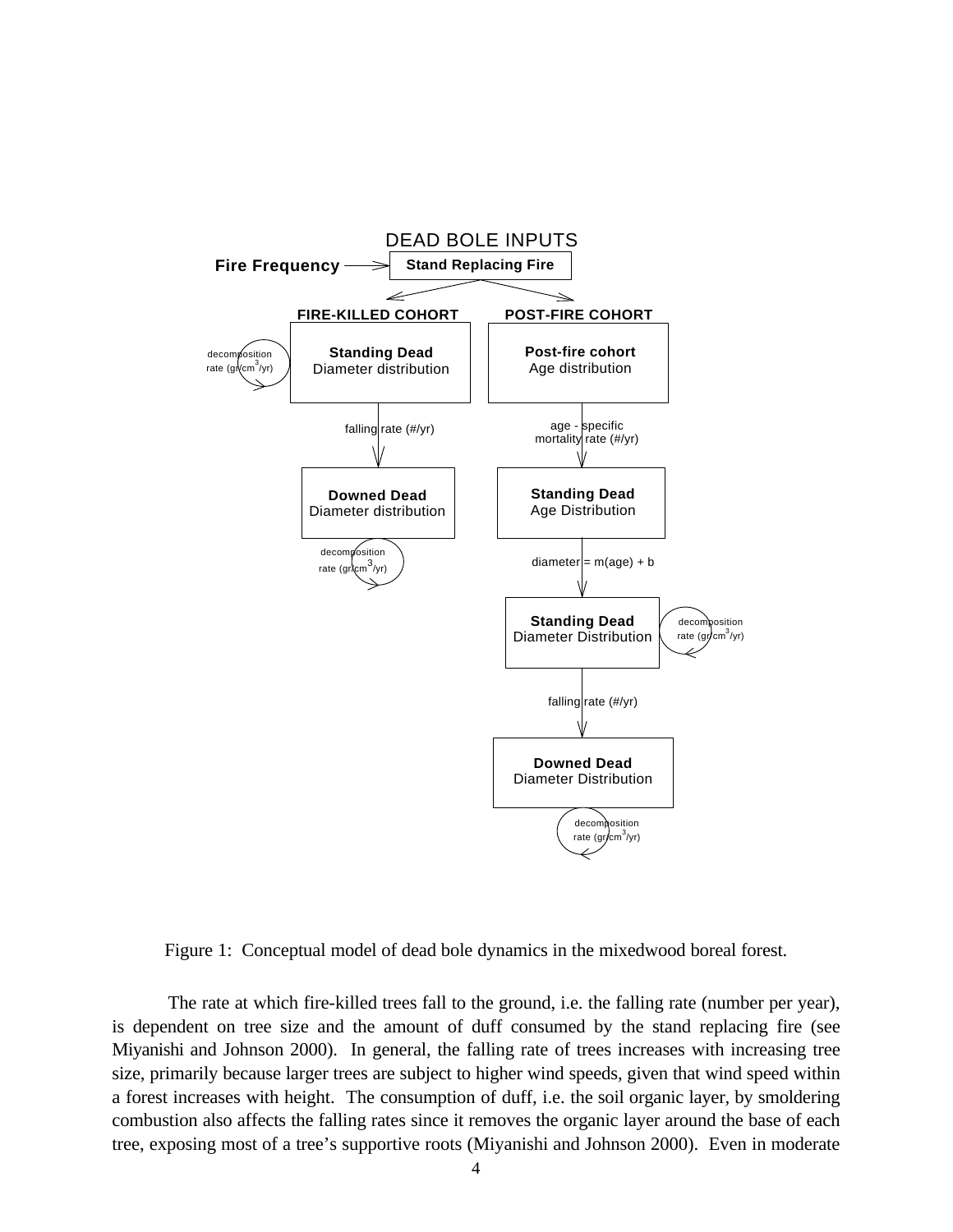duff consumption conditions, duff is consumed around the base of tree boles because this is where duff moisture is lowest (Miyanishi and Johnson 2000). As duff consumption increases, these consumed areas around tree boles increase in size, exposing an increased proportion of the supportive root system of a tree. Compared to an intact forest, a fire-killed forest will have a much higher falling rate because wind speeds are higher in forests with leafless trees, and because duff consumption exposes a tree's supportive root system. As a result, most fire-killed trees fall to the ground within the first 10-15 years after the stand-replacing fire.

The decomposition rate, i.e. the rate of mass loss, of fire-killed boles is dependent on bole mass density (g· cm-3), which is in turn related to tree size. With increasing tree size, mass density decreases and the decomposition rate increases. Consequently, larger trees have a higher decomposition rate. In these forests, the decomposition rate of both standing and downed firekilled boles is relatively low such that fire-killed dead boles can be found within stands as old as 125 years. Fire-killed jack pine and black spruce boles (8.5 - 10 cm basal diameter) were detected within stands up to 125 years, while trembling aspen and white spruce fire-killed boles (4 - 30 cm) were detected within stands up to 110 years. It appears that fire-killed dead boles are rarely considered in studies of dead boles because most fire-killed trees fall to the ground within the first 10 - 15 years after a stand replacing fire and quickly become buried by the build-up of organic matter.

The dead bole inputs from individuals that recruit after the stand replacing fire, i.e. postfire killed boles, are primarily those individuals that recruit within the first 5 to 7 years after fire. Gutsell and Johnson (2000) showed that all species recruit within the first 5 to 7 years after fire and these individuals eventually form the canopy. Individuals that recruit after this initial period suffer high rates of mortality. They live for only short periods of time and rarely reach one meter in height.

The age distribution of standing dead post-fire individuals at any time is estimated from the total number of individuals recruited in the first 5 to 7 years after fire and their age-specific mortality rate. Charron (1998) found that individuals recruiting in the first few years are grouped into one cohort because their early age-specific mortality rate is independent of the year of establishment. All species suffer very high age-specific mortality rates within the first five years after fire (Charron 1998). Given that these individuals are small seedlings, however, most decompose and disappear within the first year after death.

In jack pine - black spruce mixed stands the age-specific mortality rate of jack pine decreases after the first five years until 10 to 35 years after fire when mortality increases (often called thinning mortality). Consequently, there are high inputs of small diameter (range of 1.6 cm to 9.1 cm basal diameter) dead standing dead jack pine boles throughout this period (3.3 cm  $\pm$ 0.18; mean  $\pm$  se). Black spruce has relatively low and constant mortality after the first five years until it reaches 60 - 75 years, when it reaches the canopy of jack pine. Both jack pine and black spruce have increased mortality during this period, resulting in a second significant period of standing dead bole inputs. The range in size of jack pine individuals dying during this time is 3 to 18.7 cm (8.85 cm  $\pm$  0.81), while the range in size of black spruce is 3 to 9.3 cm (5.78 cm  $\pm$  0.19).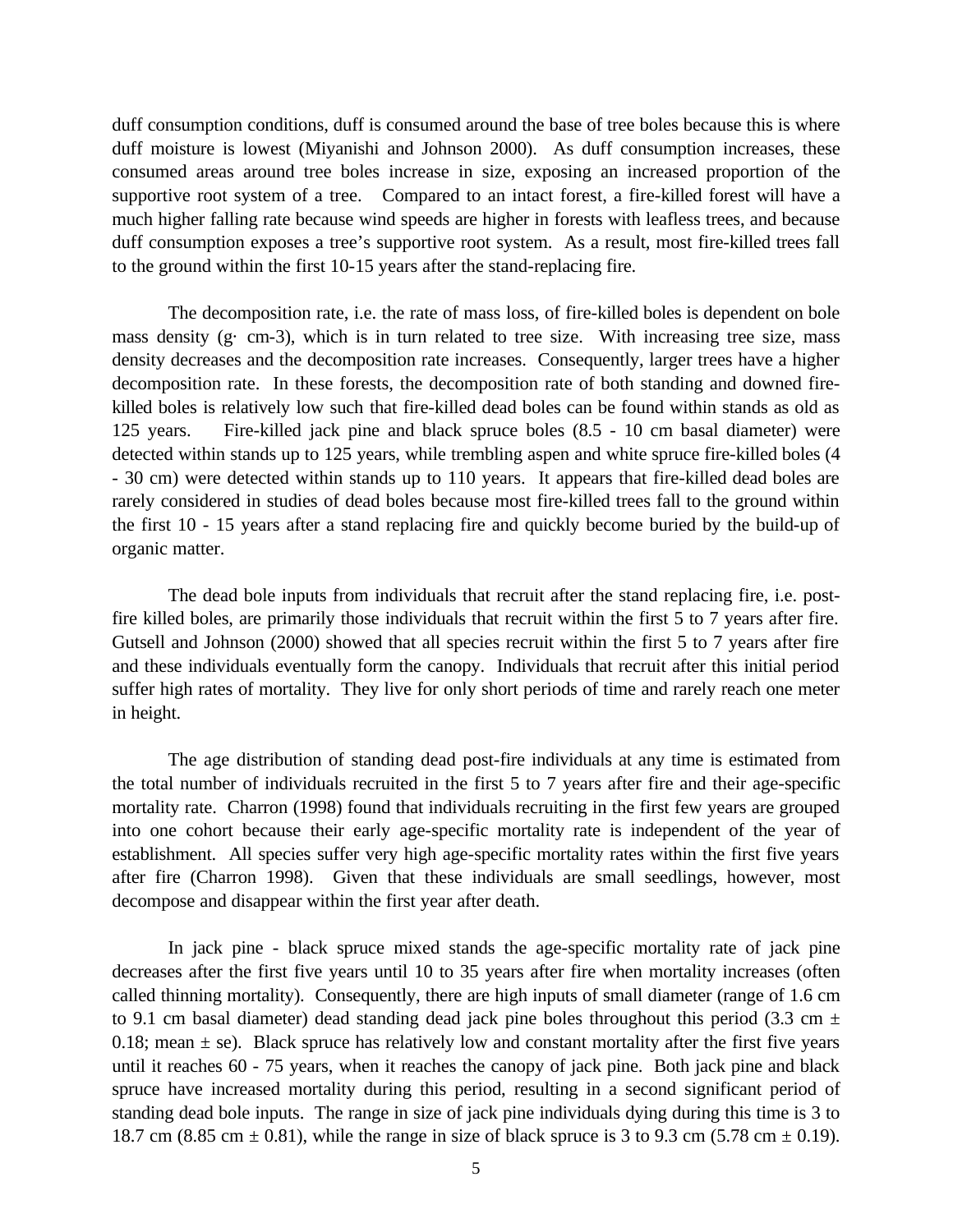Age-specific mortality of jack pine and black spruce decreases again after this period until individuals reach 100 to 130 years, when mortality increases again. The range in size of jack pine individuals dying during this time is 9.8 to 20.2 cm (15.5 cm  $\pm$  1.95), while the range in size of black spruce is 12.5 to 20.3 cm (16.4 cm  $\pm$  15.2). Beyond 130 years, the mortality rate of jack pine decreases, while the mortality of black spruce continues at a low but relatively constant rate, with dead bole inputs ranging in size from 7.1 to 33.4 cm (19.0 cm  $\pm$  10.25). Given the short fire cycle within the boreal forest, typically less than 5% of stands survive beyond 150 years.

In trembling aspen - white spruce - balsam fir mixed stands the age-specific mortality rate of trembling aspen decreases after the first five years and maintains a relatively low and constant mortality rate until 40 to 75 years when white spruce reaches the canopy of aspen. Both trembling aspen and white spruce have increased mortality during this period, resulting in a period of significant standing dead bole inputs. The range in size of aspen individuals dying during this time is 4.6 to 37.0 cm (14.5  $\pm$  9.33), while the range in size of white spruce is 2.1 to 46.8 cm (8.4) cm  $\pm$  0.93). Age-specific mortality of both species decreases again after this period until individuals reach 100 to 120 years, when mortality increases again. The range in size of aspen individuals dying during this time is 10.5 to 37.3 cm (22.0 cm  $\pm$  3.13), while the range in size of white spruce is 11 to 40.4 cm (24.7 cm  $\pm$  6.49). There were too few post-fire balsam fir dead boles to give meaningful estimates of dead bole inputs. Given the short fire cycle within the boreal forest, typically less than 5% of stands survive beyond 150 years.

The falling rate of standing dead trees from the post-fire cohort is dependant on tree size. In general, the falling rate of trees increases with increasing tree size, primarily because larger trees are subject to higher wind speeds given that wind speed within a forest increases with height. Small dead boles often remain standing because they exist within the understorey where wind speeds are relatively low, and their small size means that they are affected little by drag. Few dead boles of any species were found standing after death for longer than 65 years. Compared to the fire-killed cohort, the falling rate of the post-fire cohort is much lower since no duff is consumed and wind speeds are relatively lower within an intact forest.

The decomposition rate of the post-fire cohort of standing and downed boles is related to a tree's mass density, which is in turn related to tree size. The decomposition of dead standing trees is marginally lower than that for downed trees. However, the decomposition rate of both is so low that most dead boles are present in the stand until the next stand replacing fire. The slow (sometimes, non-existent) decomposition of standing dead boles in our stands is likely a result of boles drying out as they stand dead, which significantly reduces decomposer activity. Other studies using similar species have found similar results (e.g. Johnson and Greene 1991; Fahey 1983). Because of the very slow decay of standing dead boles, the amount of time a dead bole stands before falling to the ground must be taken into account so that the decomposition rate of fallen boles is not underestimated.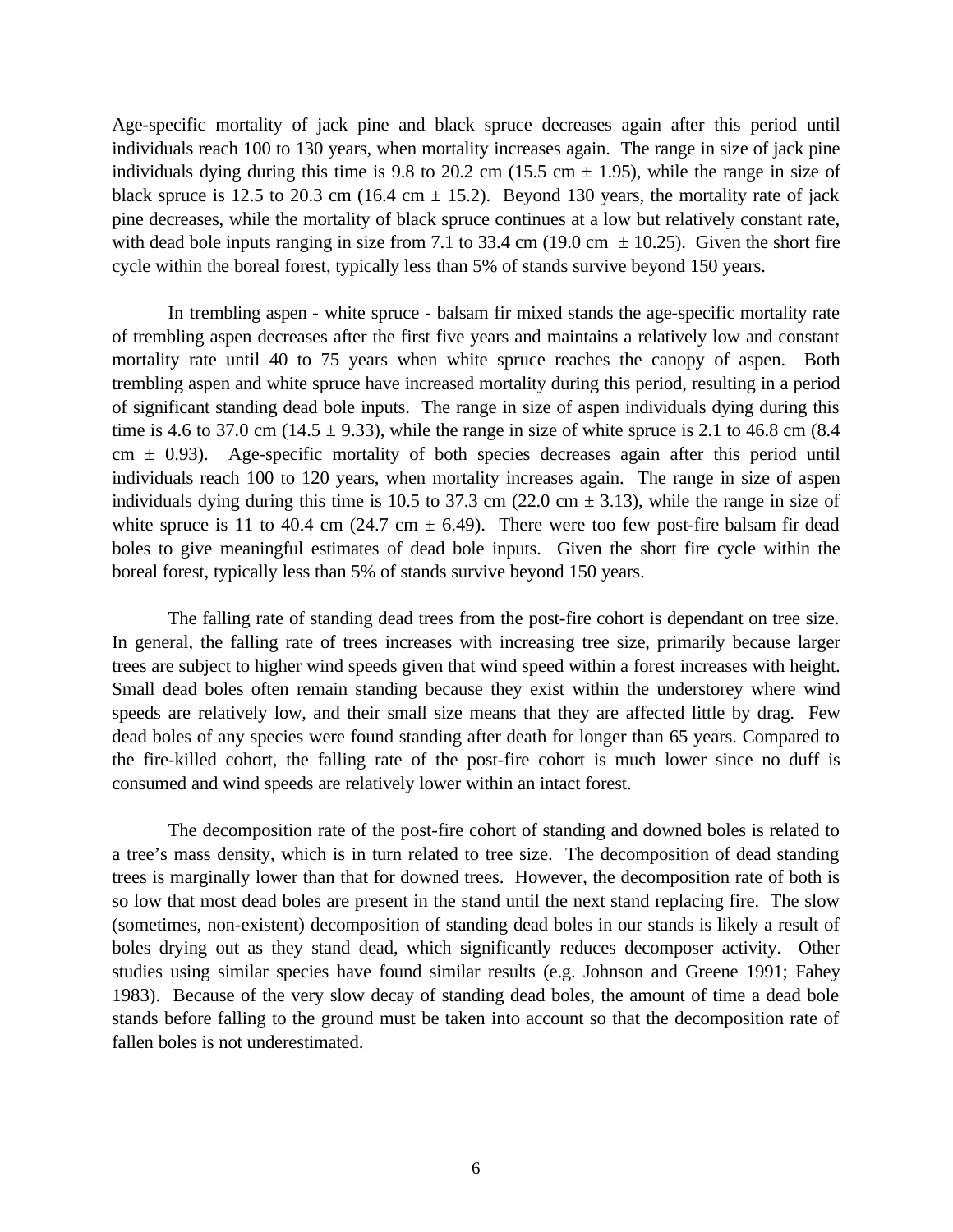# **MANAGEMENT APPLICATIONS**

With the increasing emphasis in forest management on mimicking natural processes within forested ecosystems, dead standing and downed tree boles are increasingly becoming incorporated into sustainable forest management policy. If foresters are required to mimic the dead bole dynamics of un-managed stands they must consider that inputs occur nearly continuously throughout a stand's lifetime and that there are two types of dead bole inputs into stands. Dead boles inputs include those from trees that are killed by the stand replacing fire, i.e. fire-killed cohort, and trees that establish after the stand-replacing fire and die before the next standreplacing fire, i.e. post-fire killed cohort. Inputs of fire-killed boles are a function of the species composition and age of the pre-fire stand at the time of the fire, while inputs from the post-fire stand are a function of the age-specific mortality rates of each tree species. Fire-killed boles are added to the system as standing dead boles at the time of the stand-replacing fire, and as downed dead boles within 15-20 years after fire. Post-fire killed boles are added to the standing dead cohort nearly continuously from stand initiation until the next stand replacing fire, with at least three significant periods of increased inputs. Post-fire killed standing dead boles become downed dead boles within 50 years of their death.

We suggest that the size distribution of dead boles left within a stand after harvest should approximate the size distribution of dead boles within un-managed stands similar in age and species composition. In each stand, the history of dead bole inputs must be taken into account and thus inputs from both the pre-fire stand and the post-fire stand must be included.

The diameter distribution of boles killed by the stand replacing fire, i.e. fire-killed cohort, depends on the species composition and age of the stand before it was killed by fire. Generally, a wide range of sizes of fire-killed dead boles can be found in stands as old as 125 years. Consequently, fire-killed boles must be included in the management plan of harvested stands up to 125 years of age. It must be remembered that the age distribution of fire-killed stands should approximate the age distribution of live stands on the landscape.

The diameter distribution of boles that die within the life span of the post-fire stand, i.e. post-fire killed cohort, varies with stand age. For any stand age there is also a wide variation in the sizes of both standing and fallen dead boles. For example, in stands 70 years of age, jack pine dead boles range in diameter from 3 cm to 19 cm (8.9 cm±0.81), black spruce ranges from 3 cm to 9.3 cm (5.8 cm $\pm$ 0.19), trembling aspen ranges from 5 cm to 37 cm (14.5 cm $\pm$ 9.33), and white spruce ranges from 2 cm to 47 cm  $(8.4 \text{ cm} \pm 0.93)$ . In stands 100 to 130 years of age, jack pine dead boles range from 9.8 to 20.2 cm (15.5 cm  $\pm$  1.95), black spruce ranges from 12.5 to 20.3 cm (16.4 cm  $\pm$  15.2), trembling aspen ranges from 10.5 to 37.3 cm (22.0 cm  $\pm$  3.13), and white spruce ranges from is 11 to 40.4 cm (24.7 cm  $\pm$  6.49). Notice that in both 70 year old and 120 year old stands there is a wide range of sizes of dead boles but the mean diameter for all species is relatively small (mean of all species <25.0 cm basal diameter) compared to that found in many other studies in the boreal forest (e.g. Hely et al. 2000).

It is commonly believed that old-growth stands once covered a large percentage of the landscape and that this should be reflected in forest management practices in terms of the range of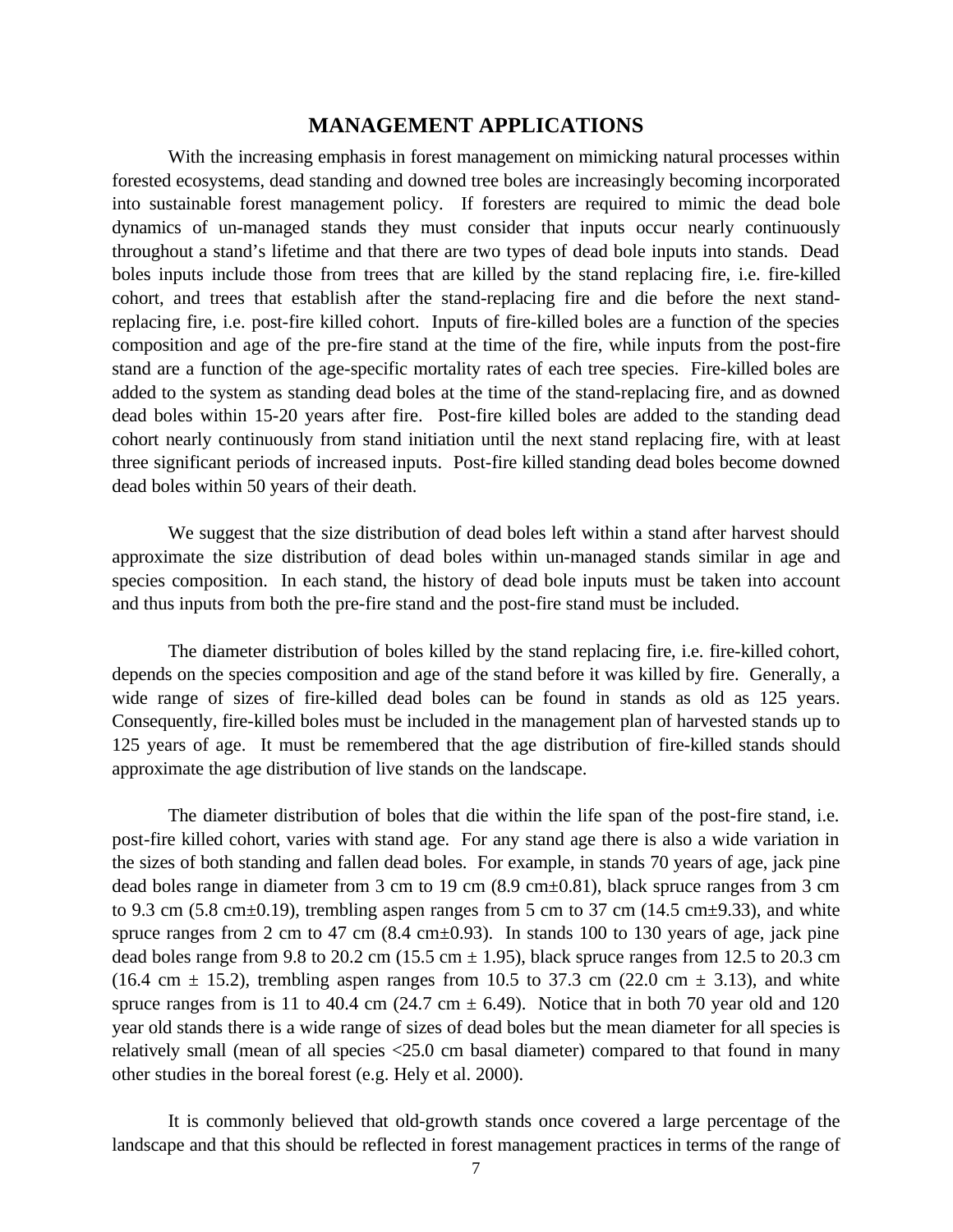stand ages harvested. However, because the fire cycle in the boreal forest is relatively short, only a small proportion of the forest at any time is made up of old-growth stands; typically, less than 5% of the area is greater than 150 years old (e.g. Weir et al. 2000). This means that in the boreal forest we should not expect to find large areas of old-growth forest with characteristically large quantities of dead standing and downed boles, as is often suggested. Instead, we should expect a wide range of stand ages and a dead bole size distribution that varies accordingly. As we have shown, the mean size of dead boles increases slowly as stands age and the sizes of dead boles at any time are highly variable.

Dead boles are believed to play an important role as a habitat for many species of plants, animals, invertebrates, and fungi (Harmon et al. 1986). In the boreal forest, there appears to be some evidence that large dead boles in old-growth stands serve as habitat for many species of organisms. However, given that the mean diameter of dead boles is relatively small (<25 cm in most stands), the importance of dead boles as habitat becomes less clear, particularly for animal species. Consequently, we suggest that further studies are required before animal habitat is used as a rationale for incorporating dead bole dynamics into forest management practices in the boreal forest.

Dead boles are also believed to play an important role in nutrient cycling and productivity (Harmon et al. 1986) however, the evidence for this in the boreal forest is unclear. In fact, recent studies within permanent plots have demonstrated that dead boles within similar forests (subalpine coniferous forests) do not make a significant contribution to nitrogen and phosphorus cycling (Laiho and Prescott 1999; Busse 1994). Boles with low initial nitrogen and phosphorus contents tend to be net importers of nitrogen and phosphorus, suggesting that wood decay fungi may be competing with live vegetation for limiting nutrients. Consequently, it appears that the rationale for incorporating dead bole dynamics into forest management practices in the boreal forest should not be based on nutrient cycling.

#### **CONCLUSIONS**

The dynamics of dead boles in the boreal forest is determined by the species composition and age of the stand killed by fire, i.e. fire-killed cohort, and the population dynamics, falling rates, and decomposition rates of the trees killed after stand initiation, i.e. post-fire killed cohort. Our results suggest that if forest managers are required to mimic the dead bole dynamics of unmanaged stands they must consider both types of dead boles inputs.

We suggest that the size distribution of dead boles left within a stand after harvest should approximate the size distribution of dead boles (both fire-killed and post-fire killed) within unmanaged stands similar in age and species composition. The diameter distribution of dead boles from fire-killed and post-fire cohorts varies with stand age, and for any stand age there is wide variation in dead bole sizes. The mean bole diameter within each stand is relatively small (mean <25.0 cm), compared to that found in many other studies.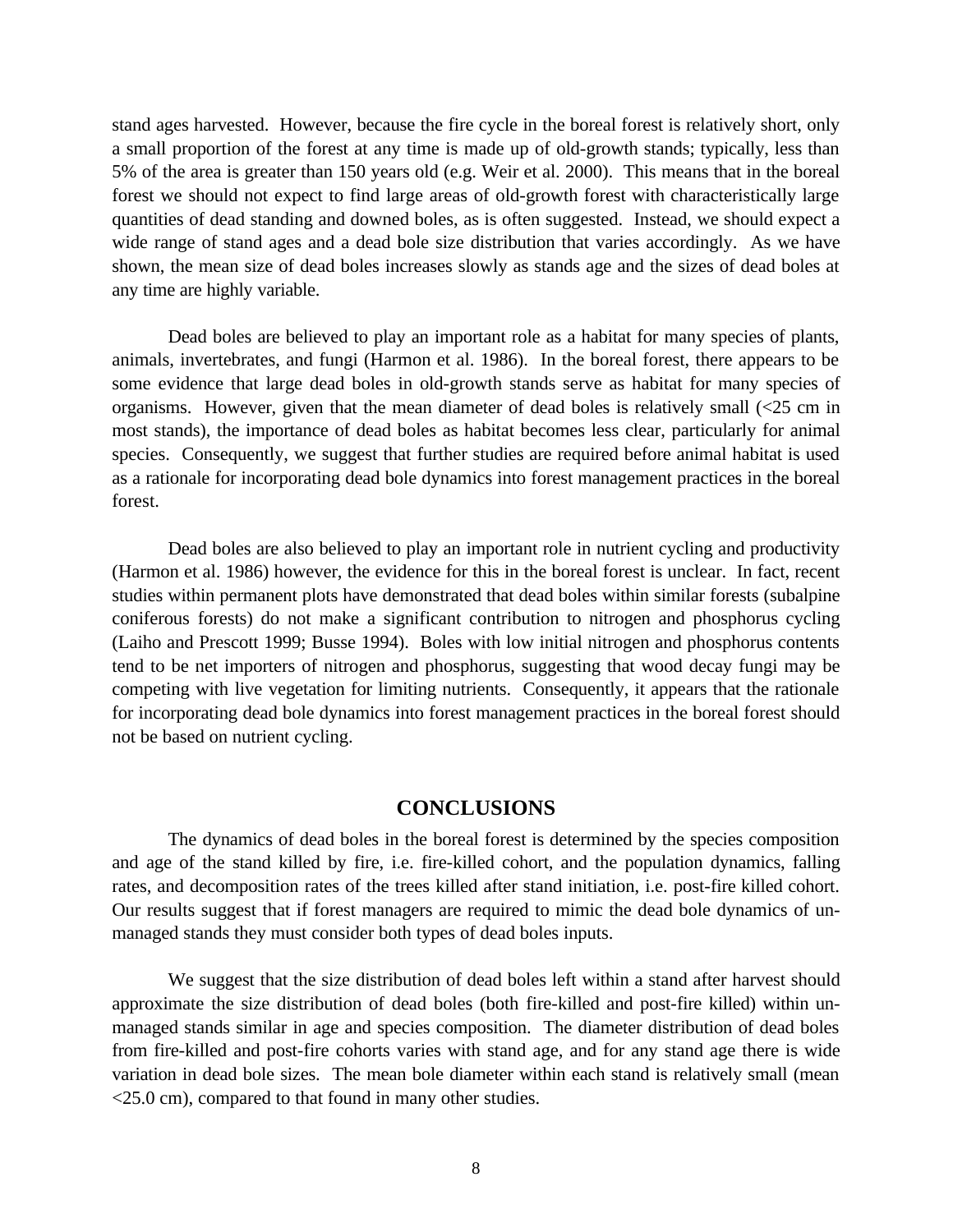Because the fire cycle in the boreal forest is relatively short, only a small proportion of the forest at any time is made up of old-growth stands; typically, less than 5% of the area is greater than 150 years old (Weir et al. 2000). This means that in the mixedwood boreal forest we should not expect to find large areas of old-growth forest with characteristically large quantities of dead standing and downed boles, as is often suggested.

Dead boles are believed to play an important role as a habitat for many species of organisms, and in nutrient cycling and productivity. However, evidence from our study and other recent studies suggest that further studies are required before animal habitat and nutrient cycling are used as a rationale for incorporating dead bole dynamics into forest management practices in the boreal forest.

#### **REFERENCES**

- Anonymous. 1978. Annual Book of ASTM Standards. Section 4 Construction*.* Volume 409 Wood. American Society for Testing of Materials. Philadelphia.
- Bridge, S.R.J., and E.A. Johnson. 2000. Geomorphic principles of terrain organization and vegetation gradients. J. Vegetation Science 11: 57-70.
- Busse, M.D. 1994. Downed bole-wood decomposition in lodgepole pine forests of central Oregon. Soil Science Society of America J. 58: 221-227.
- Charron, I. 1998. Sexual recruitment of trees following fire in the southern mixedwood boreal forest of Canada. Master's thesis. Dept. of Biological Sciences, Concordia University,
- Fahey, T.J. 1983. Nutrient dynamics of aboveground detritus in lodgepole pine ecosystems southeastern Wyoming. Ecol. Monogr. 53: 51-72.
- Gore, A.P., E.A. Johnson, and H.P. Lo. 1985. Estimating the time a dead bole has been on the ground from its time-since-death and falling rate. Ecology 66: 1981-1983.
- Gutsell, S.L., and E.A. Johnson. 2000. Distinguishing between early, mid and late successional tree species in the mixedwood boreal forest. J. Ecology (submitted).
- Harmon, M.E., et al. 1986. Ecology of coarse woody debris in temperate ecosystems. Advances in Ecological Research 15: 133-302.
- Harmon, M.E., K. Cromack, Jr., and B.G. Smith. 1987. Coarse woody debris in mixed-conifer forests, Sequoia National Park, California. Can. J. For. Res. 17: 1265-1272.
- Hély, C., Y. Bergeron, and M.D. Flannigan. 2000. Coarse woody debris in the southeastern Canadian boreal forest: composition and load variations in relation to stand replacement. Can. J. For. Res. 30: 674-684.
- Hunter, M.L. 1990. Wildlife, forests, and forestry. Prentice Hall, Englewood Cliffs. 370 pp.
- Johnson, E.A., and D.F. Greene. 1991. A method for studying dead bole dynamics in *Pinus contorta* var. *latifolia* - *Picea engelmannii* forests. J. of Vegetation Science 2: 523-530.